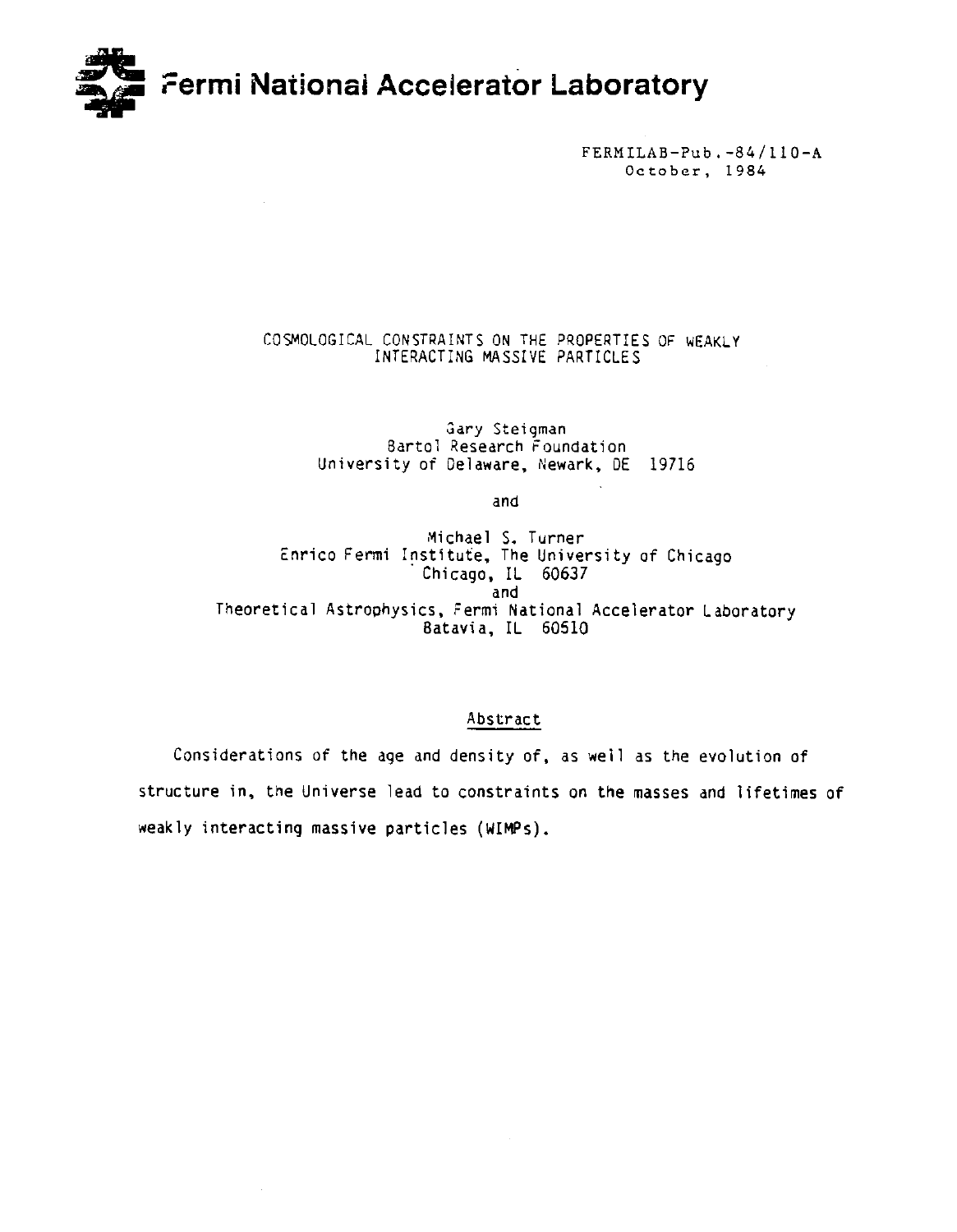## I. Introduction

The Universe provides a valuable laboratory for the study of elementary particle physics. During its early evolution particles, some of whose existence is yet to be confirmed or ruled out by experiments at terrestrial accelerators, were copiously abundant. Such particles may have survived in sufficient numbers to influence the subsequent evolution of the Universe and. may have played a significant role in the development of structure in it. Data on the present age, density and large scale structure of the Universe can be marshalled to provide interesting constraints on the abundances, masses and lifetimes of such relics. The purpose of this paper is to derive constraints based on these considerations.

To date, much progress has been made in constraining the masses and abundances (related to the interaction strengths) of stable or long-lived particles through the requirement that their present mass density not exceed that observed (see, e.g., ref. [1]). Unstable relics whose decay products include photons and/or electrically charged particles, have their lifetimes. as well as their masses and abundances, constrained directly by observations of the background radiation fields (see, e.g., ref. [2]) and, indirectly by considerations of stellar structure and evolution, (see, e.g., ref. [3]) and by primordial nucleosynthesis (see, e.g., ref. [4]).

It might seem that unstable particles whose decay products interact only feebly (i.e., participate in interactions which are as weak, or weaker than, the weak interaction) might have disappeared without a trace. However, such particles and their invisible decay products may have at one time dominated the energy density of the Universe and, therefore, controlled the evolution of the Universe during a crucial epoch. In a natural extension of previous

analyses we use the requirements that the present Universe be neither too young (or, equivalently too dense) and that the observed large scale structure should have been able to evolve in it to derive constraints on the masses. abundances and lifetimes of unstable, weakly interacting massive particles (WIMPs) whose decay products are "invisible" (i.e. interactionless) and sufficiently light so that for all epochs of interest they are ultranelativistic. In the recent literature there are numerous examples of nodels in which particles (usually neutrinos; are relatively long-lived  $(-10^2-10^{10}$ yr) and decay into invisible, relativistic daughter particles. for example: v>v'\* familon, v>3v' or v>v'\*Majoran (Dicus etal [2], [5]).

In the next section we consider the evolution of the density of a massive WIMP, X, and of the density of its relativistic decay products, R. When these densities are compared with those of the relia photons and neutrinos, yv, and of the other stable non-relativistic particles (i.e., baryons, etc.), NR. interesting epochs during the evolution of the Jniverse are identified. With this as background, we proceed in the following section to derive constraints on the mass, abundance and lifetime of the X. In a concluding section we summarize our results.

## II. The Evolution of WIMPs and Their Decay Products

Consider a particle X whose mass is M, and whose abundance (relative to relic photons) is  $n_x$ . The lifetime of this particle is  $t_0$  (s  $r^{-1}$ )  $r =$ decay width). [Note,  $t_0/10^9$  yr = 2.08 x 10<sup>-41</sup>GeV/ r]. Prior to decay the energy density in Xs is,

$$
\rho_{\chi} = M_{\chi} n_{\chi} n_{\gamma} = M_{\chi} n_{\chi} n_{\gamma 0} R^{-3}
$$
 (1a)

In equation (la),  $n_y$  is the number density of relic photons and R ( $\zeta$ 1) is the cosmic scale factor normalized so that, at present,  $R_n = 1$ . Throughout, the present epoch is denoted by the subscript zero. If  $\theta$  is the present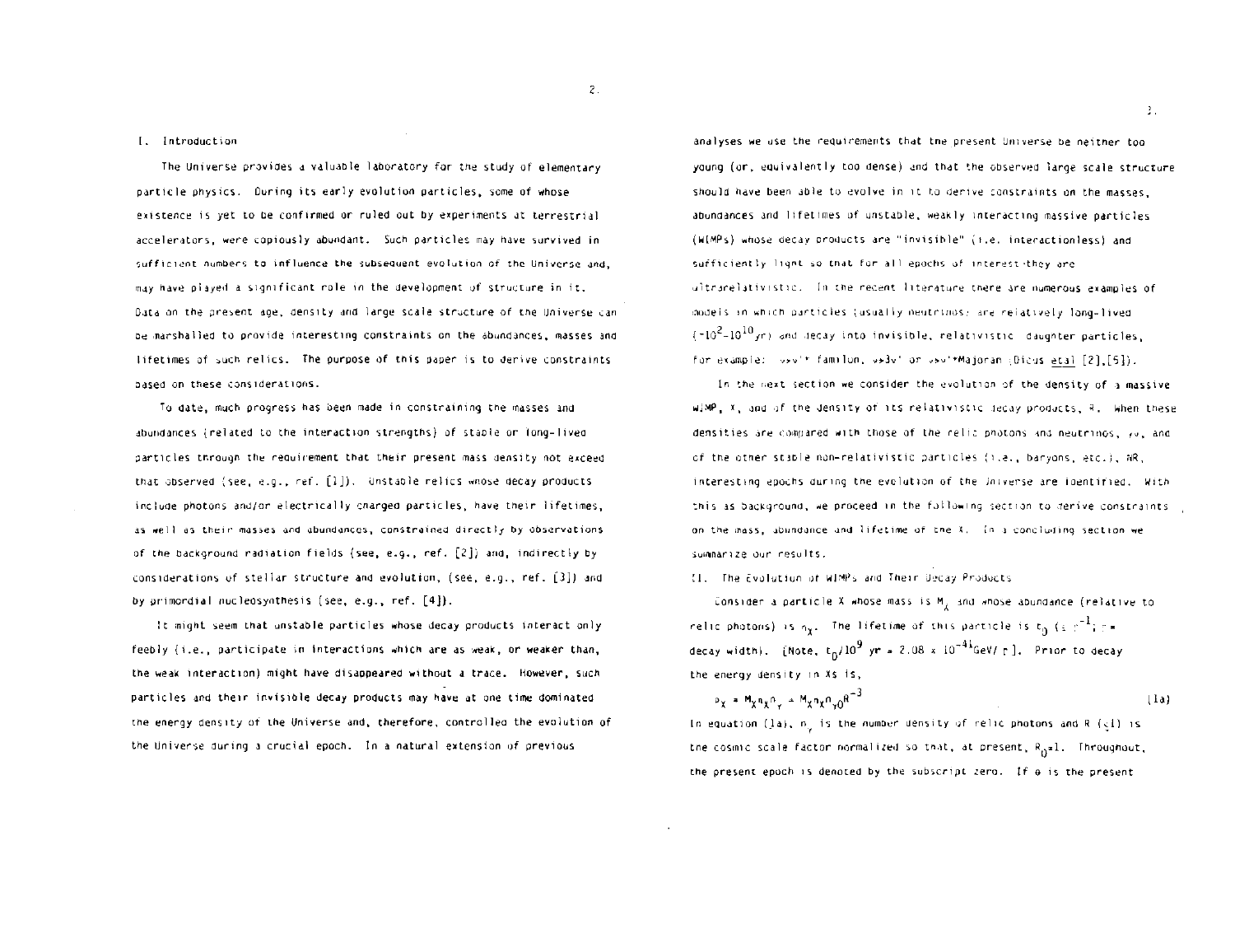4

 $\sim 10^{-1}$ 

 $\sim 10^7$ 

microwave temperature in units of 2.7K, then  $n_{y0}$  = 399  $e^{3}$ cm<sup>-3</sup>. For  $M_{y}$ measured in eV.

$$
\rho_{\chi} = 399 (M_{\chi} n_{\chi} e^{3}) R^{-3} (eV cm^{-3}).
$$
 (1b)

If X were one of the "usual" (e,  $\mu$  or  $\tau$ ) neutrinos then.  $n_{\chi} = n_{\chi} = 3/4 (T_{\psi}/T_{\psi})^3 = 3/11$ . It is useful to, introduce  $\tilde{M}_{\psi} \equiv$  $M_{\gamma}(\eta_{\gamma}/\eta_{\omega})e^{3}$ , the mass of an equivalent neutrino in a Universe with  $T_{y0} = 2.7K$ . With this definition,

$$
\sigma_{\chi} \sim 109 \text{M}_\chi \text{R}^{-3} (\text{eVcm}^{-3}). \tag{1c}
$$

It is convenient to compare all densities today with the present critical (Einstein-deSitter) density  $\rho_{\mu}$ :

$$
P_{\rm c} = \frac{3H_0^2}{\frac{1}{2}m} \cdot 1.05 \times 10^4 h_0^2 \left( \text{eV cm}^{-3} \right), \tag{2}
$$

where the present value of the Hubble parameter is  $H_0 = 100 h_0$  $(kms^{-1}Mpc^{-1})$ . From (1c) and (2) it follows that,

$$
R_{\chi} \cdot 96.8 \, (\Omega_{\chi} h_0^2) \, \text{eV} \,. \tag{3}
$$

At the epoch when t =  $t_0$  =  $r^{-1}$  and R =  $R_0$ , we assume that all the Xs decay simultaneously. After decay, the energy density of their relativistic decay products (R) is,

$$
\rho_R \sim 1.05 \times 10^4 \left( \rho_R h_0^2 \right) R^{-4} (eV cm^{-3}), \tag{4}
$$

 $5.$ 

and since  $\rho_X = \rho_R$  at  $R = R_0$ ,  $\Omega_R = \Omega_X R_0$  or.

$$
M_X R_0 \to 96.8 \, (n_R n_0^2)(eV). \tag{5}
$$

[Note that the errors made by assuming that all the decays occur simultaneously are 10-20%; see ref. [6]].

In addition to the products of X-decay, there is of course also the relativistic background of relic photons and (light) neutrings:

$$
P_{\gamma\upsilon} = P_{\gamma} + \sigma_{\upsilon} \pm A_{\gamma\upsilon} P_{\gamma} - 0.25A_{\gamma\upsilon} \frac{4}{\pi} R^{-4} (\text{eV cm}^{-3}), \qquad (6a)
$$

where

$$
A_{\gamma\gamma} = 1 + \frac{7}{9} \left( T_{\gamma} / T_{\gamma} \right)^{4/3} N_{\gamma} = 1.68 + 0.227 (N_{\gamma} - 3). \tag{6b}
$$

In equation (6b),  $N_{\alpha}$  is the number of relativistic 2-component neutrinos. Comparing  $\rho_{\gamma\upsilon}$  with  $\rho_c$  we find,

$$
a_{\gamma\sigma}h_0^2 + 2.4 \times 10^{-5}A_{\gamma\sigma}e^4. \tag{7}
$$

Finally, there will be a background of non-relativistic (NR) particles such as baryons and, possibly, other stable massive relics (and/or those massive products of X decay which have become NR):

$$
\rho_{\rm NR} \sim 1.05 \times 10^4 \left( \rho_{\rm NR} h_0^2 \right) R^{-3} (eV cm^{-3}). \tag{8}
$$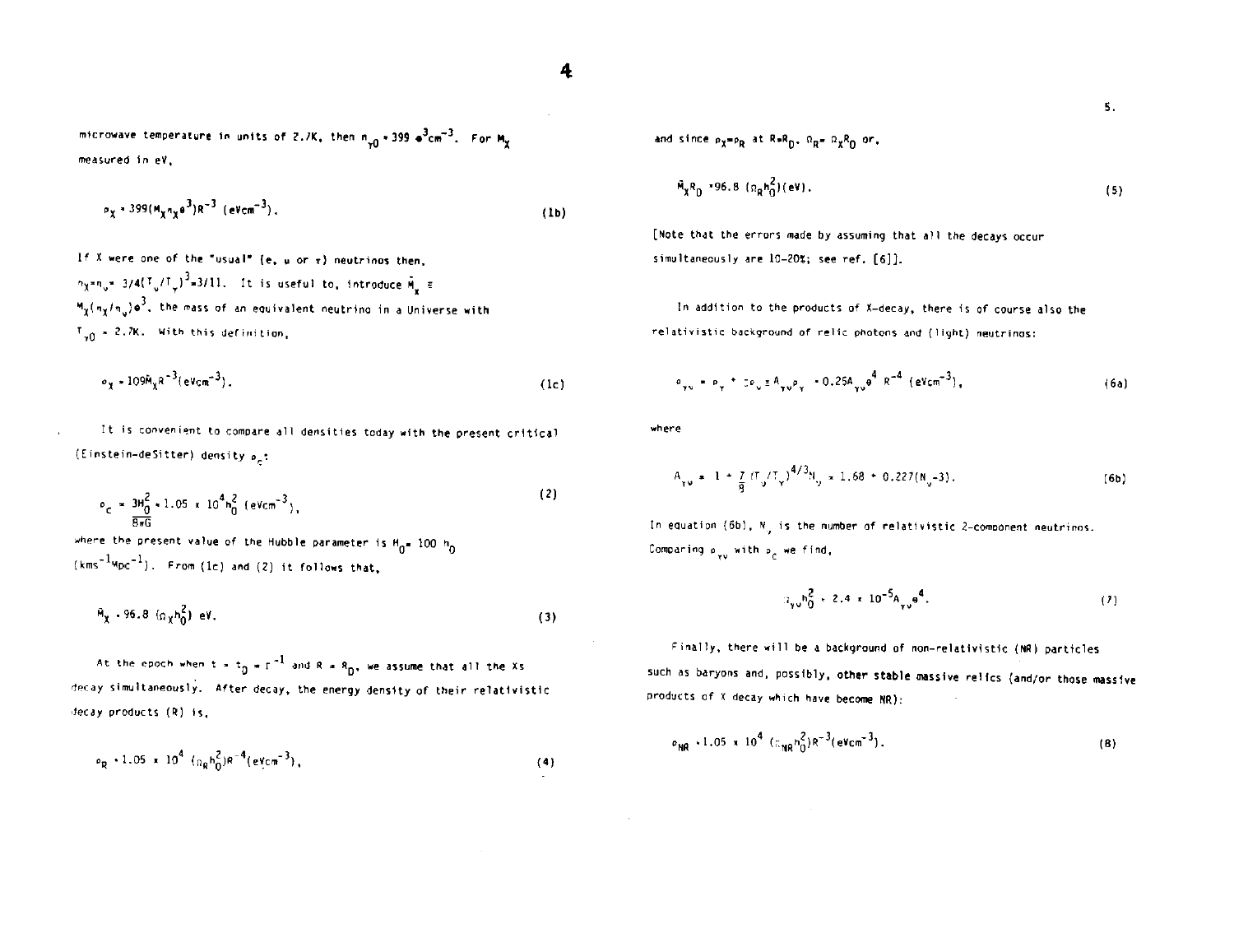In the absence of WIMPs and their decay products, the Universe evolves from early "radiation-domination" to "matter-domination" at the epoch R=R<sub>on</sub> where.

$$
R_{eq} = \frac{1}{2\pi r} \approx 2.4 \times 10^{-5} A_{\gamma\sigma} e^{4} (\Omega_{\text{NR}} n_0^2)^{-1}.
$$
 (9)

In the presence of WIMPs and their decay products, there are several other epochs of interest. First, compare  $\rho_{\gamma}$  with  $\rho_{\text{NR}}$  and call the ratio x,

$$
k = \frac{2\chi}{2NR} = \frac{M_X}{96.3 \cdot 100^2} = (\frac{4R}{NR}) \frac{1}{R_D} \tag{10}
$$

If x<1, neither the Xs nor the Rs ever dominate the dynamical evolution of the Universe. In this case the X is "cosmologically safe" (with respect to the issues considered in this paper), and we will not be able to place any constraints on its properties. In the more interesting cuse that x21, the Universe will become X-dominated at  $\mathbb{R}^2$  where,

$$
R_{\chi} = x^{-1} R_{eq}, \qquad (11)
$$

provided that the Xs do not decay first (i.e., R<sub>x</sub><R<sub>n</sub>); see Figures 1 and 2. If, nowever,  $R_{\text{B}} \triangle R_{\text{X}}$ , the Xs will decay prior to X-domination and, once again, neither the WIMPs nor their decay products are ever dynamically significant; see Figure 3. This case too is "cosmologically safe". Returning to the more interesting case where x>1 and  $R_{\chi}$ > $R_{01}$  it is seen (Figures 1 and 2) that the period of X-domination lasts until the Xs decay at R=R<sub>n</sub>.

Thereafter, the Universe will be R-dominated until  $R=R_{ND}$  where,

$$
R_{NR} = \kappa R_D = \mu_R / \mu_{NR} \tag{12}
$$

Notice that if  $\mathbb{Q}_Q > \mathbb{Q}_{\mathbb{N}Q}$ , the present Universe is radiation-dominated(!); this is the case considered by Turner, Steigman and Krauss([7], hereafter TSK) in an attempt to recondile an Einstein-deSitter Universe (3p=1) with the observational constraint that the matter associated with the visible galaxies contributes less than a third of that required. This case is illustrated in Figure 1.

for  $\sqrt{s_{\text{max}}}$ , the present Bniverse is matter-dominated; see Figure 2, Although this is the "standard" assumption, it must be emphasized that the panyon density is small:  $z_B \le 0.14-0.19$  (ref. [4]), so that if  $z_{\text{tot}} = 1$ , the non-relativisitic matter is dominated by something other than baryons which, in addition, nust be some smoothly distributed than the luminous matter already observed.

We nave, in the above, expressed the epoch of X-decay by the scale factor  $R_0$ . We are, nowever, interested in constraining the lifetime  $t_n$ . In relating  $t_0$  to  $R_0$ , there are three cases to be considered. If the Universe is X-dominated at decay (x>1,  $R_X < R_0$ ), then  $6\pi G_{P10}t_0^2 + 1$ and.

$$
t_{ij} = \frac{6.5 \times 10^{9} a_{0}^{2} \text{ yr}}{(3 \text{ g} \cdot \text{m}^{2})^{1/2}} = \frac{6.5 \times 10^{9} a_{0}^{3/2} \text{ yr}}{(M_{\chi}/96.3 \text{ eV})^{1/2}} \tag{13}
$$

If, the Universe is yv-dominated at decay (x>1,  $R_p < R_y$ ), then  $(32\pi/3)$ Go<sub>vin</sub>t<sub>n</sub><sup>2</sup> = 1 and,

$$
\frac{t_0}{(z_{\gamma_0} n_0^2)^{1/2}} \frac{10^3 R_0^2 \text{ yr}}{(a_{\gamma_0} n_0^3)^{1/2}} \frac{10^{12} R_0^2 \text{ yr}}{(a_{\gamma_0} n^4)^{1/2}} \tag{14}
$$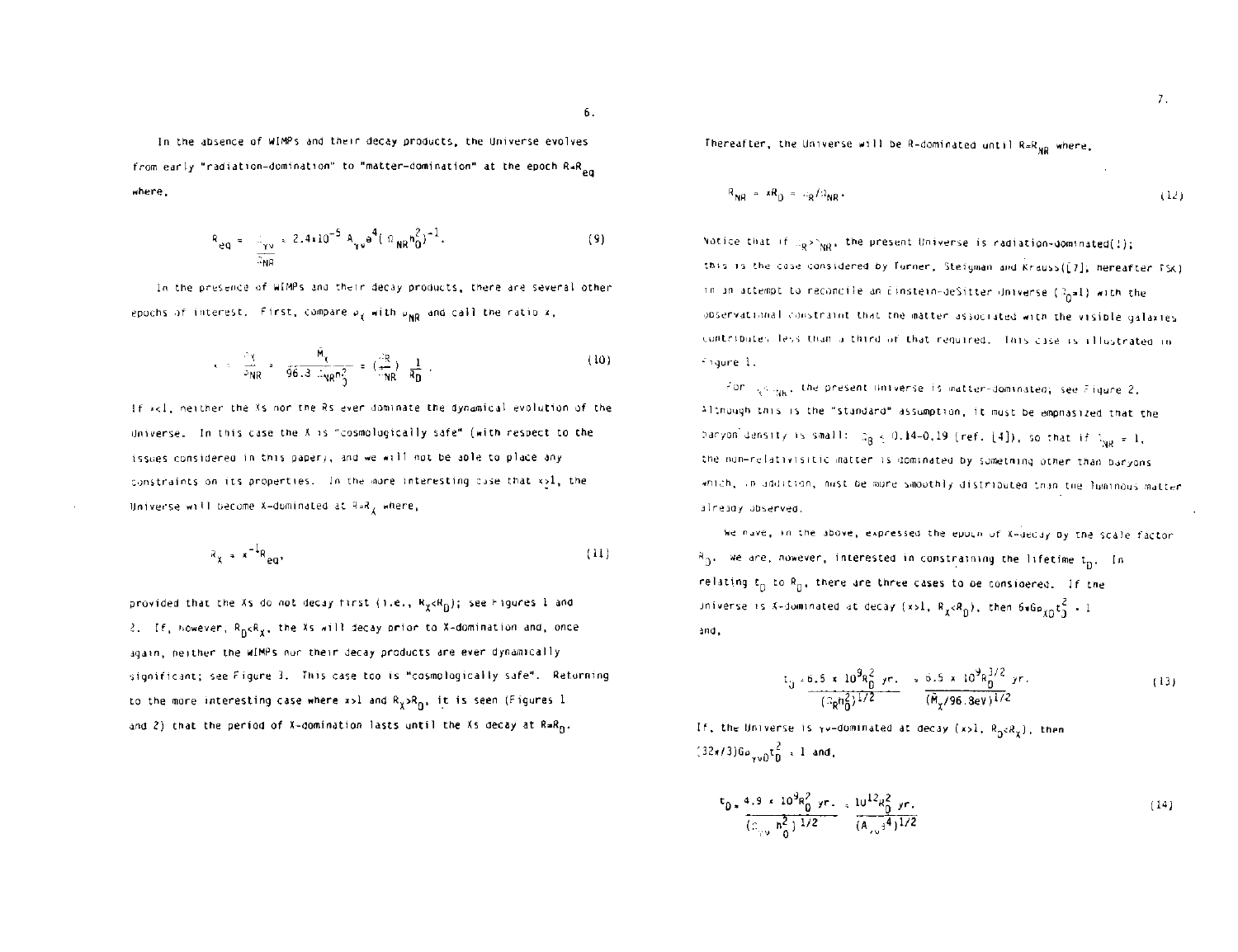Finally, in the less interesting case (x<1) where the Xs decay when the Universe is NR-dominated,  $6*6\sigma_{NRD}t_D^2$  = 1 and,

$$
t_0 \approx \frac{6.5 \times 10^9 \text{R}_0^{3/2}}{(a_{\text{NR}} r_0^2)^{1/2}} \text{ yr.}
$$
 (15)

Using the relations derived in this section we now proceed, through various cosmological considerations, to find constraints on  $\tilde{M}_{y}$  and  $t_{0}$ .

#### III. Constraints On X Masses and Lifetimes

Although relic WIMPs may have decayed long ago and their decay products may be "invisible", nonetheless the Xs and/or the Rs could have played a Jynamically important role in the evolution of the Universe. If so, data on the age, density and observed structure of the present Universe can be used to constrain the masses  $(M_x)$ , abundances  $(n_y)$  and lifetimes  $(t_0)$  of such particles. The results to be obtained in this section are summarized in Figure 4 which displays the t<sub>n</sub> vs. M<sub>y</sub> plane; the regions to the left and below the various lines are not excluded by cosmological considerations.

(A)  $t_n > t_0$ : In this case the stable or long-lived Xs are still present today. Such relics must not contribute excessively to the present rass density  $(z_{\text{Y}} \leq z_{0})$ . From equation (3) this constraint leads to an upper limit to My.

$$
\tilde{M}_{\chi}(A) \leq 96.8 \left[ \text{Max}(\Omega_0 h^2) \right] (\text{eV}).
$$

 $(16)$ 

₿.

Current data suggests  $h_0 \leq 1$  (refs. [8=10]) and does not exclude a value as small as  $h_0 \sim 0.4$  (ref.. [10]). The density associated with luminous matter is small:  $g = 0.1-0.3$  (refs. [11-14]). However, "theoretical prejudice" (i.e.: the "naturalness" of the Einstein-deSitter model and the very attractive "inflationary" Universe scenarios) strongly suggest that  $a_0 = 1$ . Measurements of the deceleration parameter  $q_0$ , imply that  $q_0 \nleq f$ ew [15]. In setting an upper limit to the combination  $n_0 n_0^2$  it is, it must be emphasized, not permissible to choose  $n_0 > 1$  and  $h_0 = 1$ . The reason is that such a combination corresponds to an exceedingly youthful Universe:  $t_0 < 6.5$  $\cdot$  10<sup>9</sup> yr. The age of a matter-dominated Universe  $t_0 \approx 10^{10} h_0^{-1} f$  (  $\epsilon_{0}$  ) yr., where  $f(\circledcirc)$  is monotonically decreasing, from  $f(0)=1$  to  $f(1)=2/3$ . Asymptotically,  $\pi^{2}$ ( $z$ ) approaches ( $\pi/2$ )<sup>2</sup> from below, which implies that, independent of  $h_0$  and  $2\pi$ ,  $2nh_0^2 \le (1/2)^2 (t_0/10^{10} \text{ yrs})^{-2}$ . Various determinations of the age of the Universe suggest a lower bound [16-17] on the age:  $t_0 \ge (10-13) \times 10^9$  yr., which then restricts  $20h_0^2$ :

$$
a_0 n_0^2 \le 1.5-2.5. \tag{17a}
$$

Restricting  $h_0$  to be > 1/2 and again taking  $t_0$  > (10-13) x 10<sup>9</sup> yr results in the tighter constraint:

$$
n_0 n_0^2 \leq 0.25 - 0.75 \tag{17b}
$$

In preparing Figure 4 and, in subsequent numerical comparisons, we have used Max  $(a_0h_0^2) = 1/4$  so that the limit in equation (16) becomes:  $M_v(A) \leq 24$  eV.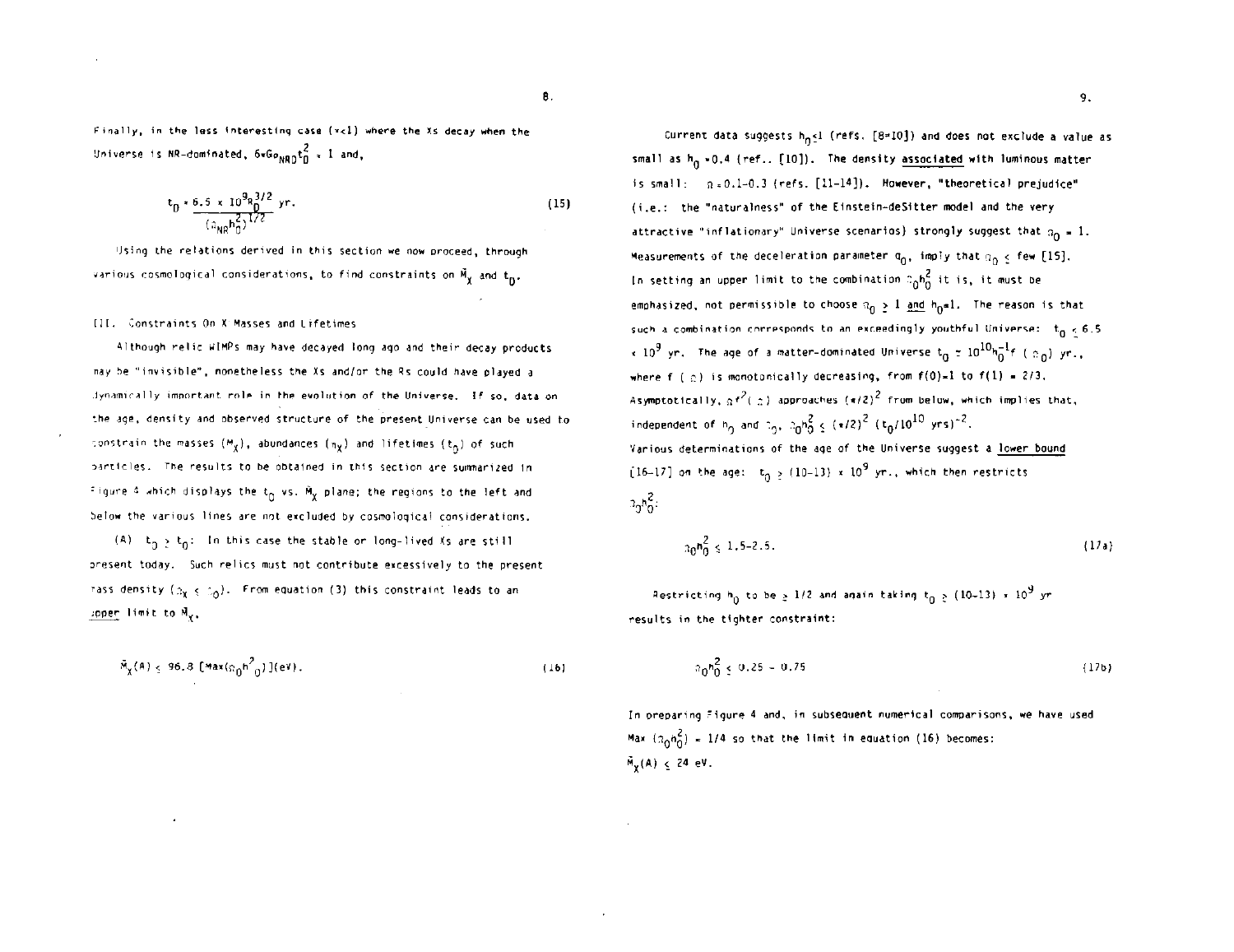(8)  $u_0 > u_{\text{MP}}$ : This is the case, considered by TSK, in which the present Universe is R-dominated. If the energy density in the Rs is too large, again the Universe will be too young. From equation (5) we see that,

$$
\tilde{M}_{\chi}(B)R_{0} \le 96.8 \text{ [Max}(\mathfrak{U}_{0}h_{0}^{2})](eV). \tag{18}
$$

In this case, X-decay has occurred when the Universe was X-dominated (see Fig. 1) so that the t<sub>D</sub> vs.  $R_{\text{B}}$  relation is given by equation (13). It follows then that.

$$
\tilde{M}_{\chi}(B) \leq 78 \left[ \text{Max}(\text{C}_0 \text{m}_0^2)^{3/4} \right] \left( 10^{10} \text{yr}/\text{t}_0 \right)^{1/2}. \tag{19}
$$

For the same values of  $\varepsilon_0$  and  $h_0$ , a radiation-dominated Universe is younger than a matter-dominated Universe,

80: 
$$
t_0 \times \frac{0.98 \times 10^{10} \text{ yr}}{h_0 + (\frac{0.08}{0})^{1/2}}
$$
 (20)  
For  $t_0 \ge 10 \times 10^9$  yr, and  $h_0 \ge 0.4-0.5$ ,  $\frac{0.08}{0.0} \times \frac{0.23-0.34}{0.62}$ , where as  
for  $t_0 \ge 13 \times 10^9$  yr, and  $h_0 \ge 0.4-0.5$ ,  $\frac{0.08}{0.0} \le 0.06-0.12$ .

Roughly speaking then,

$$
\tilde{M}_{\chi}(B) = \tilde{M}_{\chi}(A) (t_0/t_0)^{1/2},
$$
\n(21)

where in Fig. 4 and throughout the paper  $t_0$  is taken to be  $+10^{10}yr$ . This mass-lifetime constraint, for a neutrino which decays into relativistic particles, was first discussed by Dicus etal [2].

(C)  $x \le 1$ : If  $\rho_X \le \rho_{NR}$  then neither the Xs nor their decay products ever significantly affect the dynamical evolution of the Universe (since p>>py+pol. This will be the case for Xs whose mass is less than,

$$
M_{\chi}(C) = 96.8 \left[ Max(\partial_{NR} n_0^2) \right] + M_{\chi}(A). \qquad (22)
$$

This is a "cosmologically safe" case in the sense that although it hay be possible for  $M_{\chi}$  to exceed  $\tilde{M}_{\chi}(0)$  without violating any observational data, MukMu(C) is not forbidden by any consideration in this paper.

(0)  $A_0 < R_1$ : Even if xol so that early un pyopp, the Xs may Jecay while the Universe is yv-dominated (see Fig. 3). Once again, neither the Xs nor their decay products ever significantly influence the dynamical evolution of the Universe. This, too, is a "cosmologically safe" cuse, ierined in the M<sub>x</sub>-t<sub>h</sub> plane by:

$$
\mathbf{M}_{\xi}(0) + 0.023 \mathbf{A}_{\xi,0} \mathbf{a}_{\xi}^4 \mathbf{a}_{\xi}^{3/4} (10^{10} \gamma r_+ / t_0)^{1/2}, \qquad (23a)
$$

or 
$$
W_{\lambda}(0) = 10^{-3} M_{\lambda}(A) (t_0/t_0)^{1/2} + 10^{-3} M_{\chi}(B)
$$
 (336)

Of the cases considered to this point, (A), (U) and (D) have been "cosmologically safe" in the sense that if  $M_{\chi}$   $\in$   $M_{\chi}(A)$  for  $t_0 \ge t_0$  or, if  $M_\chi \leq M_\chi(C)$  for  $10^{-6}$ s t<sub>0</sub>/t<sub>0</sub>s1 or, if  $M_{\chi \geq M_\chi}(0)$  for  $t_0 < 10^{-6} t_0$ , neither the Xs nor the Rs ever dominate the energy density of the Universe. In constrast, case (B) is potentiallly dangerous in the sense that (for  $t_{10}(t_0)$  even for masses somewhat smaller than  $M_k(B)$ , there will be an epoch during which the Universe is R-dominated (see Fig. 1). It is such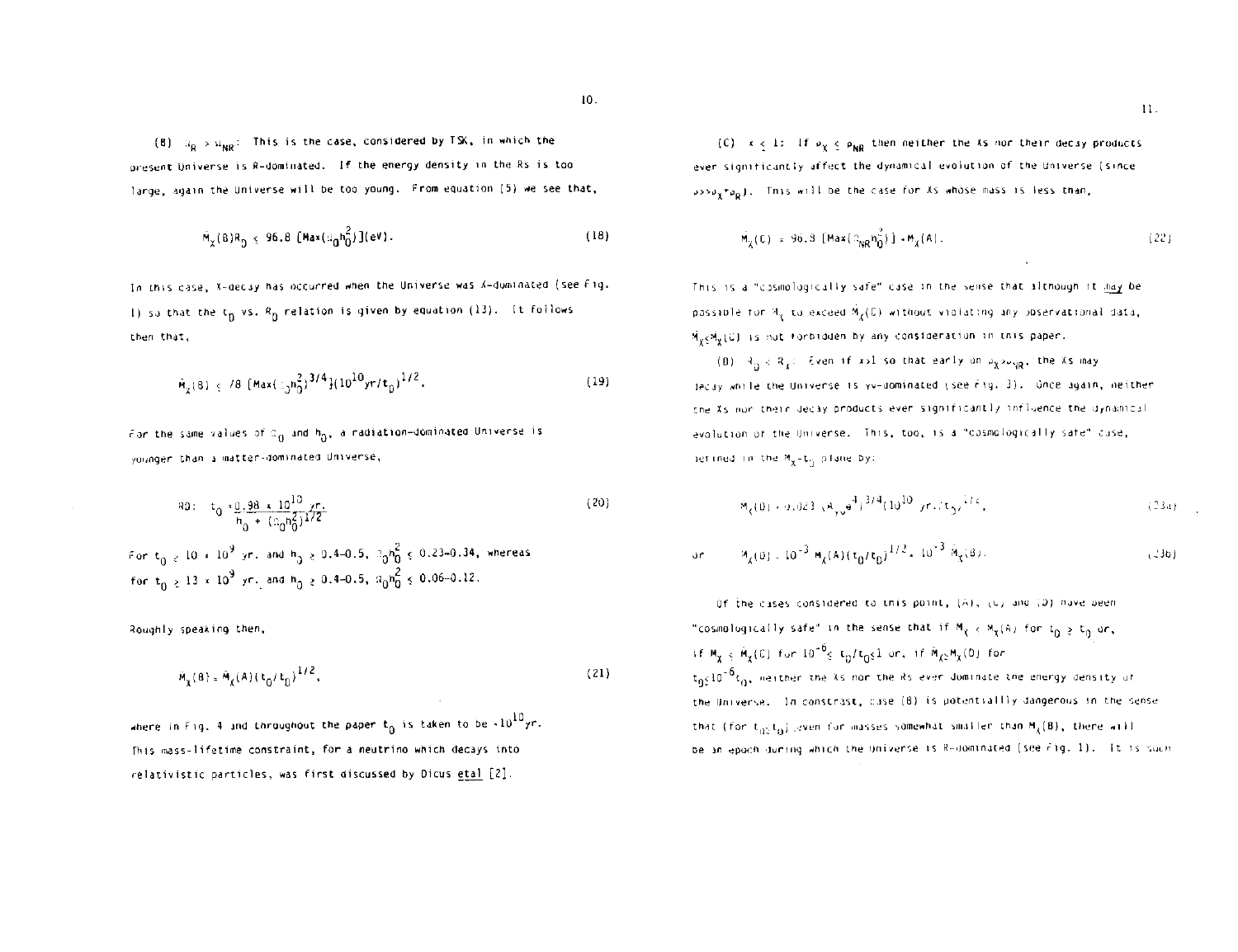



FIGURE 2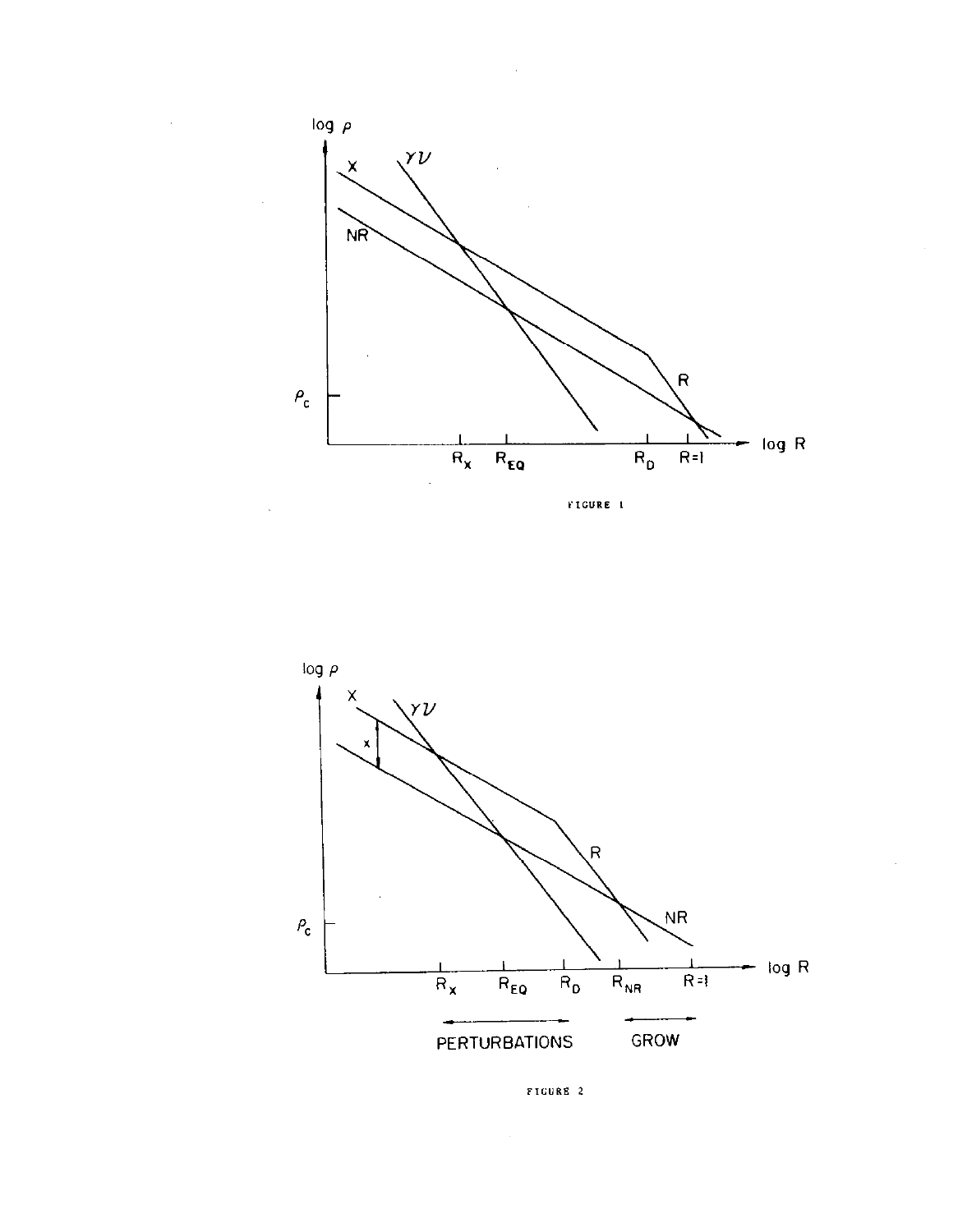

FIGURE 3

![](_page_7_Figure_2.jpeg)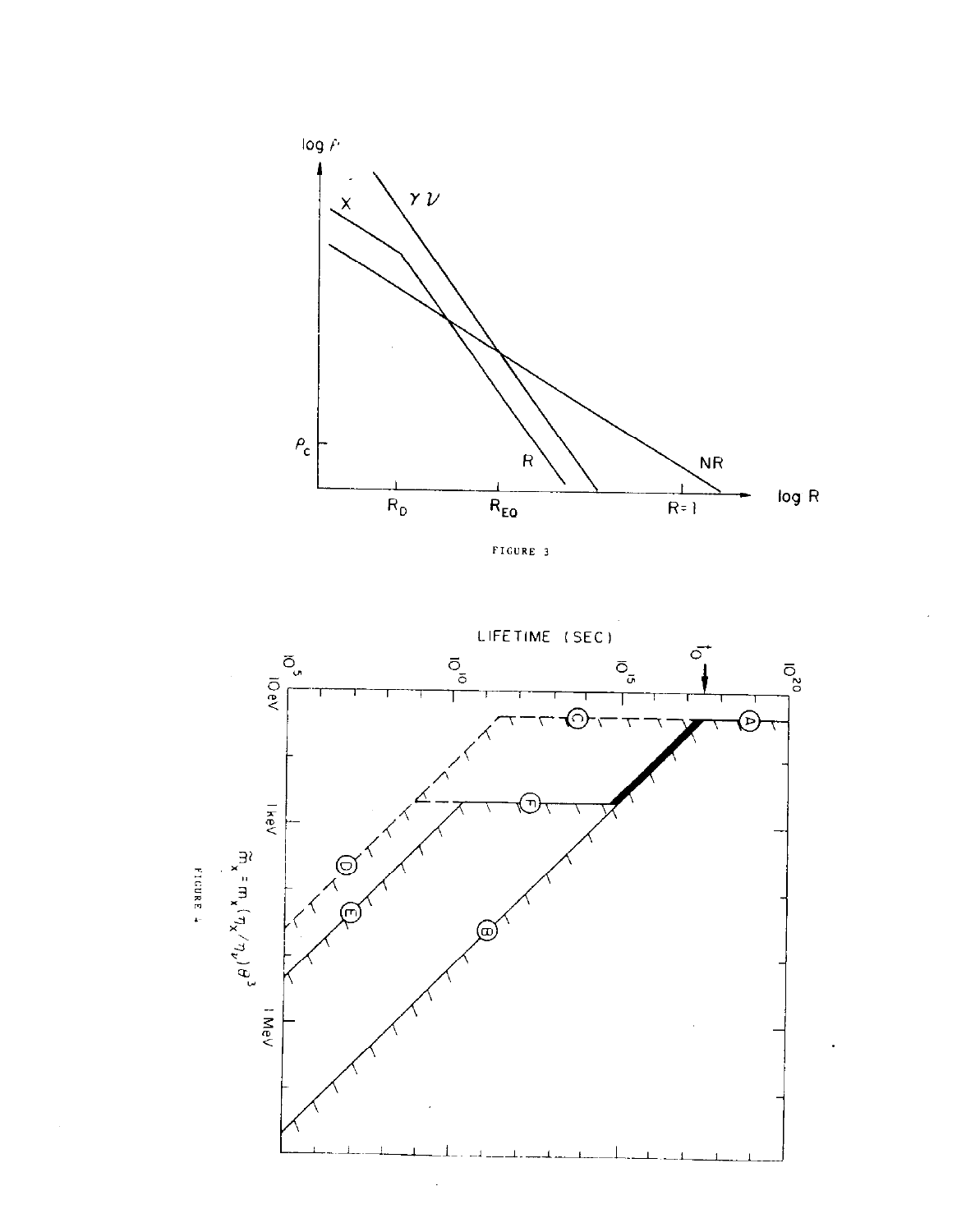recent epochs during which the observed large scale structure (galaxies, clusters, etc.) of the Universe is generally believed to have formed. By requiring that such structure be able to evolve from small density perturbations in an otherwise homogeneous Universe, we will find limits to  $\tilde{M}_{\nu}$  which are more constraining than those found in case B above. Although these new constraints will be weaker than those of cases C and D, our analysis will permit us to deal with a region of the mass-lifetime plane which cannot easily be excl. Hed by "cosmologically safe" considerations alone.

Since we will be using "the formation of structure in the Universe" to constrain My and t<sub>m</sub>, we should first briefly outline the general picture of how structure is believed to have evolved. [For a more detailed discussion we refer the reader to ref. [18]]. The basic idea is that the structure we see today grew up from small density inhomogeneities via the Jeans or gravitational instability. The initial "spectrum" of density inhomogeneities is specified by the amplitudes of the various Fourier components of the density contrast:  $\delta \rho / \rho \propto \frac{1}{L} \delta_{\gamma} e^{i kx}$ . A particular component is labeled by its comoving wavenumber k or comoving wavelength 3 : 2+/k), which are related to the "proper" (or physically measureable) wavenumber and wavelength by: A phys = RA or K phys = k/R. Note at the present epoch  $s_{phys} = 3$  and  $k_{phys} = k$ . The density constrast on a given scale is related to the Fourier component by:  $(\delta \phi/\rho)^2 \pm k^3 |\delta_{\nu}|^2$ . A convenient way to specify the initial spectrum is to specify the amplitude, (solo)... on a given scale when the scale "entered the borizon", i.e., when Anhue 20t. For example, the scale-invariant Zeldovich spectrum predicted in inflationary models is characterized by  $(80/a)_{H^2}$  constant [19-20]. Once inside the horizon, linear density perturbations grow as:  $\delta\rho/\rho \propto R^{n}$  (n= 1 - matter domination: n= 0 radiation domination) - - thus the total amount by which a linear perturbation grows is determined by the factor by which the cosmic scale factor has grown during the epoch(s) of matter-domination. For reference,  $x \pm 1$  Mpc corresponds

to a galactic size ( $\approx 10^{12}$ M<sub>n</sub>) perturbation. Studies of the galaxy-galaxy correlation function [21] indicate that the scale which is just going non-linear today is:  $\lambda_c \ge 5n_0^{-1}$  Mpc. Density perturbations also result in anisotropies in the cosmic u-wave background radiation [22-25], and thus measurements of the isotropy of the  $u$ -wave background provide valuable and stringent constraints on the initial spectrum of density perturbations. While the precise constraints depend upon the scale dependence of the initial spectrum, for our purposes, we will use the constraint that  $(s_o / o)_{\text{H}}$  must be <  $0(10^{-3} - 10^{-4})$  to be consistent with the measured smoothness of the u-wave background [22-25]. We believe this to be a very conservative bound -in all likelihood the constraint is much more restrictive. Finally, we note that we are restricting ourselves to adiabatic (as opposed to isothermal) initial perturbations as they are strongly favored in light of the fact that  $z_0$  appears to be  $z_2$ ,  $z_0$ , the fact that isothermal perturbations are all but inconsistent with scenarios of baryogenesis, and the fact that the perturbations predicted in inflationary scenarios are adiabatic. Allowing for the possibility of isothermal perturbations would lessen only slightly the constraints which we will now discuss.

(E)  $R_{ND} < 10^{-3}$ : If  $R_{Y} < R_{D}$ , there will be an epoch of X-domination followed at  $R = R_0$  by an epoch of R-domination (see Figure 2). Then, at  $RaR_{NO} \propto R_{D}$ , the Universe becomes NR-dominated. If  $R_{ND} < 10^{-3}$ , then perturbations in the linear regime will grow by  $\frac{1}{2}$  10<sup>3</sup> from R=R<sub>ND</sub> up to the present epoch. By the standards we outlined above this may be just barely enough growth to account for the observed large scale structure. For this case to apply, we first must have  $R_y = x^{-1}R_{aa} < R_0$  so that  $R_{aa}$  $\langle R_{\text{D}} = R_{\text{MP}} \rangle \le 10^{-3}$ . This condition,  $R_{\text{an}} \le 10^{-3}$ , requires that  $\frac{1}{2}$  so  $\frac{1}{2}$  2, 0.024 (A<sub>si, 9</sub><sup>4</sup>). From equations (10) and (13),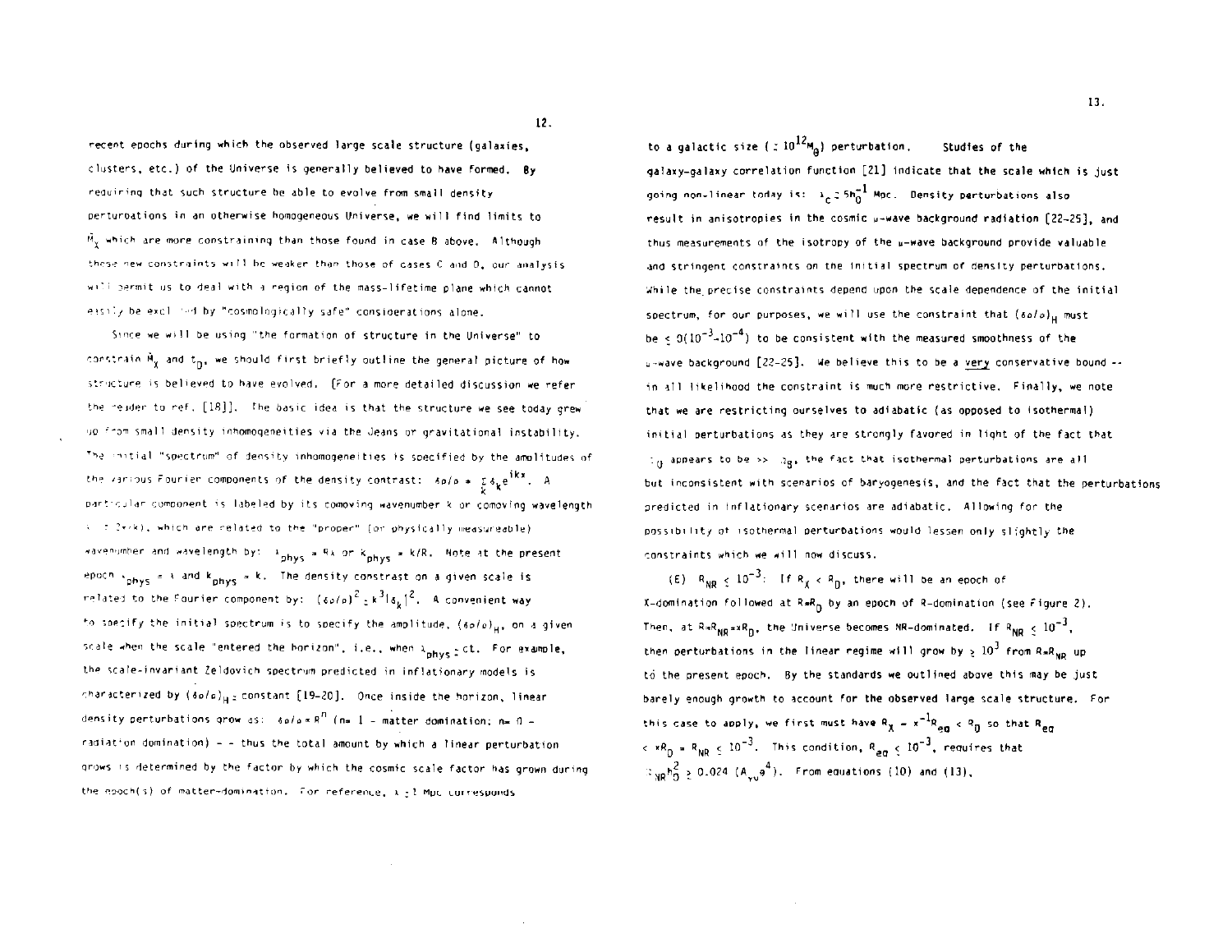$$
\tilde{m}_{\chi}(E) = 78[(xR_{D})(\alpha_{MR}R_{D}^{2})]^{3/4}(\Gamma_{D}^{10}yr_{*}/t_{D})^{1/2}.
$$
 (24)

For 
$$
lim_{NR} n_0^2 \le 1/4
$$
 and  $R_{NR} = xR_0 \le 10^{-3}$  we have,  

$$
M_{\gamma}(E) = 6.4 \times 10^{-3} \dot{M}_{\chi}(A) (t_0/t_0)^{1/2}.
$$

$$
\mathsf{a}\mathsf{r}
$$

 $(24b)$  $M_Y(E) = 6.4 M_Y(D)$ .

 $(F)$   $R_X < R_0 < 1$ : In this case there are two epochs during which the Universe is matter-dominated and during which perturbations may grow. Perturbations which enter the horizon before or at  $R = R_X$  will grow by a factor  $R_0/R_{\chi}$  until the Universe becomes R-dominated at  $R=R_0$ . From  $3 \cdot 3$  until R = R<sub>NR</sub> the Universe is radiation-dominated and perturbations grow very little. When R=R<sub>NR</sub> the Universe becomes matter-dominated again and perturbations resume their growth up to the present epoch. It is clear (see Fig. 2) that the total growth factor is

$$
\tau = \frac{R_0}{(\frac{D}{R_X})} \left( \frac{1}{R_{NR}} \right) = \frac{1}{R_{eq}} = \frac{4.2 \times 10^4 \Omega_{NR} n_0^2}{(A_{eq} n_0^4)}.
$$
 (25)

Notice that the growth factor  $\gamma$  is independent of  $R_{D\gamma}$  in fact independent of whether or not there were relic Xs. Now, as TSK have emphasized, we must make sure that the "proper" scales achieve sufficient growth. Perturbations which entered the Universe before X-domination have a present size  $\lambda \leq \lambda_{\chi}$  where

$$
\lambda_{\chi} \cdot 53 \ (A_{\gamma \nu} e^{4})^{1/2} (24 \ eV/M_{\chi}) Mpc, \qquad (26)
$$

[In TSK, N<sub>3</sub> = 2, corresponding to A<sub>yy</sub> = 1.45 was chosen.] Larger scales  $(\lambda > \lambda_{\chi})$  enter the horizon at a later epoch  $(R > R_{\chi})$  and undergo less growth, by a factor  $(x_x/x)^2$ . As discussed earlier, the scale  $x_c$ <sup>2</sup>  $5h_0^{-1}$  Mpc is just entering the non-linear regime today. If  $\tilde{M}_x >$ 600h<sub>0</sub> eV, then  $\lambda_X \leq \lambda_C I^2$  and  $\gamma(\lambda_C) \leq \gamma I^4$ . Therefore, to insure that initial perturbations of amplitude  $\zeta$  10<sup>-3</sup> - 10<sup>-4</sup> (on a scale of 5h<sub>0</sub><sup>-1</sup> Mpc) undergo sufficient growth, we require that  $\tilde{H}_\chi \leq \tilde{H}_\chi(F)$  where,

$$
M_{\chi}(F) \sim 25n_0^{-1}M_{\chi}(A). \tag{27}
$$

# IV. Summary

The results of our considerations are illustrated in Figure 4. The regions in the  $t_n$  vs.  $\tilde{M}_\ell$  plane to the right of and above lines A and B are excluded by considerations of the present universal mass density. Here we have adopted  $\frac{2}{10}n_0^2 < 1/4$  so that.

(i) 
$$
\tilde{m}_{\chi} < \tilde{m}_{\chi}(A) = 24 \text{ eV}
$$
 for  $t_B > t_0$  and,  
(ii)  $m_{\chi} < m_{\chi}(B) = m_{\chi}(A)(t_0/t_0)^{1/2}$  for  $t_0 < t_0$ 

Note that for  $M_{\ell} = \tilde{M}_{\gamma}(\beta)$  the present Universe is radiation-dominated and  $\log_{0} 1.$  For  $t_{0} \ge 10^{-2} t_{0}$ , this case is not inconsistent with the observed large scale structure (TSK). For  $t_0 \leq 10^{-2} t_0$ , the observed large scale structure excludes case (8); consistency requires that,

 $(24a)$ 

 $15 -$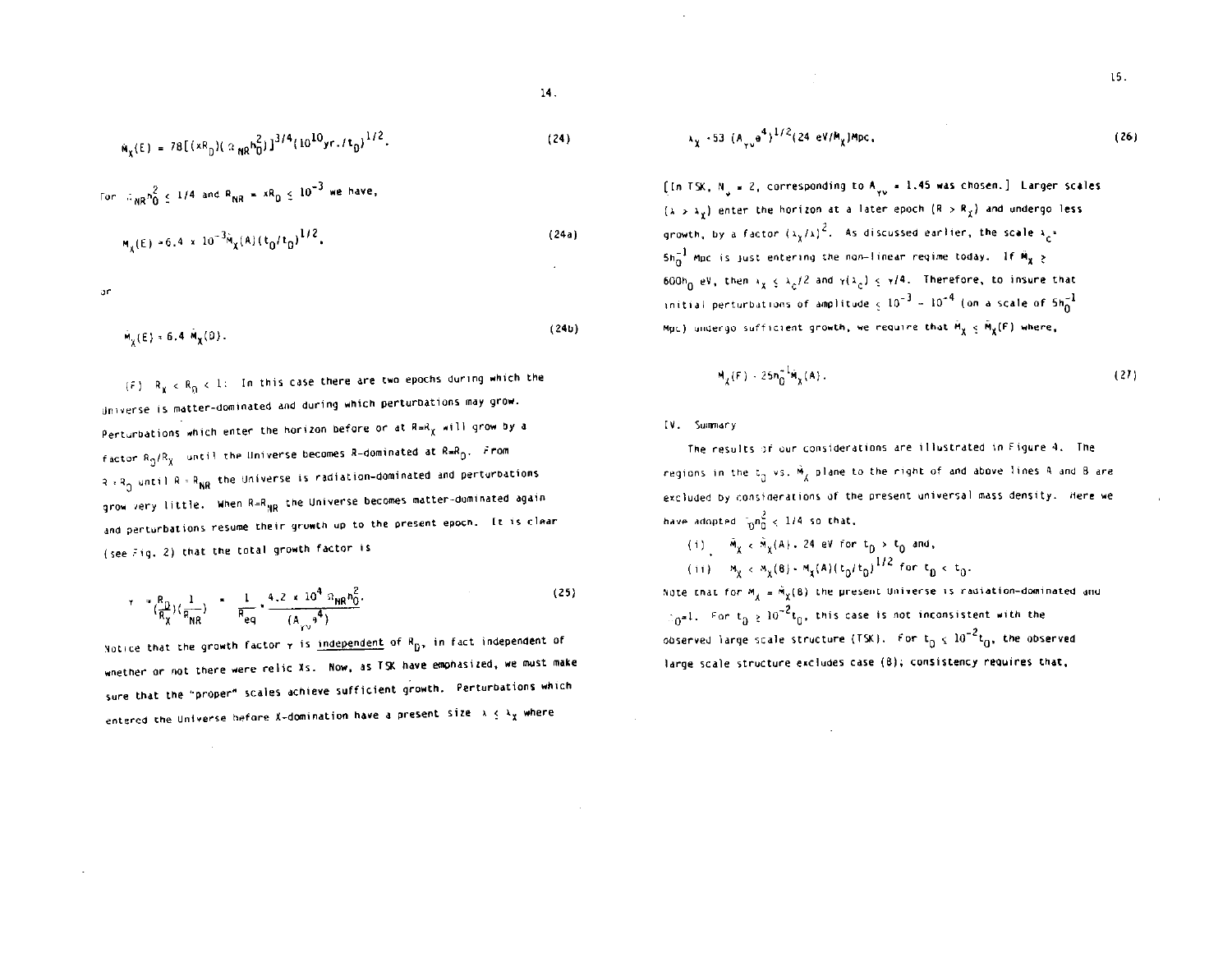(iii)  $\tilde{M}_v \leq \tilde{M}_v(F) - 25h_0^{-1}M_v(A)$  for  $t_0 \leq 10^{-2}t_0$ . If  $\tilde{M}_{\chi}$  = $\tilde{M}_{\chi}(F)$ , then as  $t_{\Omega}$  decreases, so does  $R_{NR}$ ; that is , the epoch of NR-domination occurs earlier. If  $R_{\text{NP}} \leq 10^{-3}$  then perturbations may achieve enough growth to account for the observed large scale structure. Therefore, for  $t_n < 4 \times 10^{-7} t_n$ , we only have the weaker requirement that.

(iv)  $\dot{M}_y \times \dot{M}_x(E) \approx 6.4 \times 10^{-3} \dot{M}_x(A) (t_0/t_0)^{1/2}$ .

The regions below and to the left of curves E and F in Figure 4 may be permitted. However, it is quite clear that if for  $10^{-6}t_0 \le t_0 \le t_0$ ,

- (v)  $\tilde{M}_x \leq \tilde{M}_x(0) = \tilde{M}_x(4)$ , or for  $t_0 \leq 10^{-6} t_0$ .
- $(vi) = \tilde{A}_i < \tilde{A}_i(0) \cdot 10^{-3} \tilde{A}_i(A) (t_0/t_0)^{1/2}$ , then neither the Xs

nor their decay products ever dominate the universal mass density. No cosmological considerations (discussed here) exclude the regions to the left and below curves  $\complement$  and  $D -$  these regions are cosmologically safe. The analysis in this paper allows the region bounded by curves CDEF. However, more careful consideration of the formation of structure in the Universe .for example, detailed analysis of the predicted microwave fluctuations, and numerical simulations of these scenarios) are likely to exclude this region. leaving curves C and D as the relevant constraints...

[In a recent paper which primarily concerned itself with the viability of a neutrino-dominated Universe, Hut and White [26] have indirectly discussed one of the mass-lifetime constraints (case E) we have derived here.]

#### **Acknowledgements**

This work was supported at Bartol by DOE grant DE-ACO2-78ER-05007 and by the DOE at the University of Chicago and at Fermilab and by NASA at Fermilab. Some of this work was done while GS was a guest of the Theoretical Astrophysics Group at Fermilab and while both of us were at the Aspen Center for Physics.

#### **REFERENCES**

- [1] R. Cowsik and J. McClelland, Phys. Rev. Lett. 29(1972)669: G. Marx and A Szalay, Proceedings Neutrino '72, 1(1972)123; S. Gershtein and Ya. B. Zeldovich, JETP Lett, 4(1966)174.
- [2] D. Dicus, E. Kolb, and V. Teplitz, Astrophys. J. 221(1978)327; J. Gunn, B. Lee, i. Lerche, D. Schramm, and G. Steigman, Astrophys.J.223(1978)1015; M. S. Turner, Proceedings Neutrino '81,  $1(1981)95.$
- [3] K. Sato and H. Sato, Prog. Theor. Phys. 54(1975)1564; D. Dicus, E. Kolb. V. Teplitz, and R. Wagoner, Phys. Rev. D18(1978)1829 and D22(1980)839.
- [4] J. Yang, M. Turner, G. Steigman, D. Schramm, and K. Olive, Astrophys, J. 281(1984)493.
- [5] F. Wilczek, Phys. Rev. Lett. 49 (1982) 1549; D. Reiss, Phys. Lett. 115B (1982) 217: f. Chikashine, R. Mohapatra and R. Peccei, Phys. Rev. Lett. 45 (1980) 1926:

G. Gelmini and J. Valle, Phys. Lett. B. in oress (1984).

- [6] M. S. Turner, "Cosmology with Decaying Particles", submitted to Phys. Rev. 0.(1984)
- M. Turner, G. Steigman, and L. Krauss, Phys. Rev. Lett. 52(1984)2090.  $\lceil 71 \rceil$
- fal i M. Aaronson and J. Mould, Astrophys. J. 265(1983)1; R. Buta and G. DeVaucouleurs, Astrophys. J. 266(1983)1.
- [9] A. Sandage and G. Tammann, Astrophys. J. 256(1982)339, and Nature 307  $(1984)$  326.
- [10] 0. Branch etal., Astrophys. J. 270(1983)123.